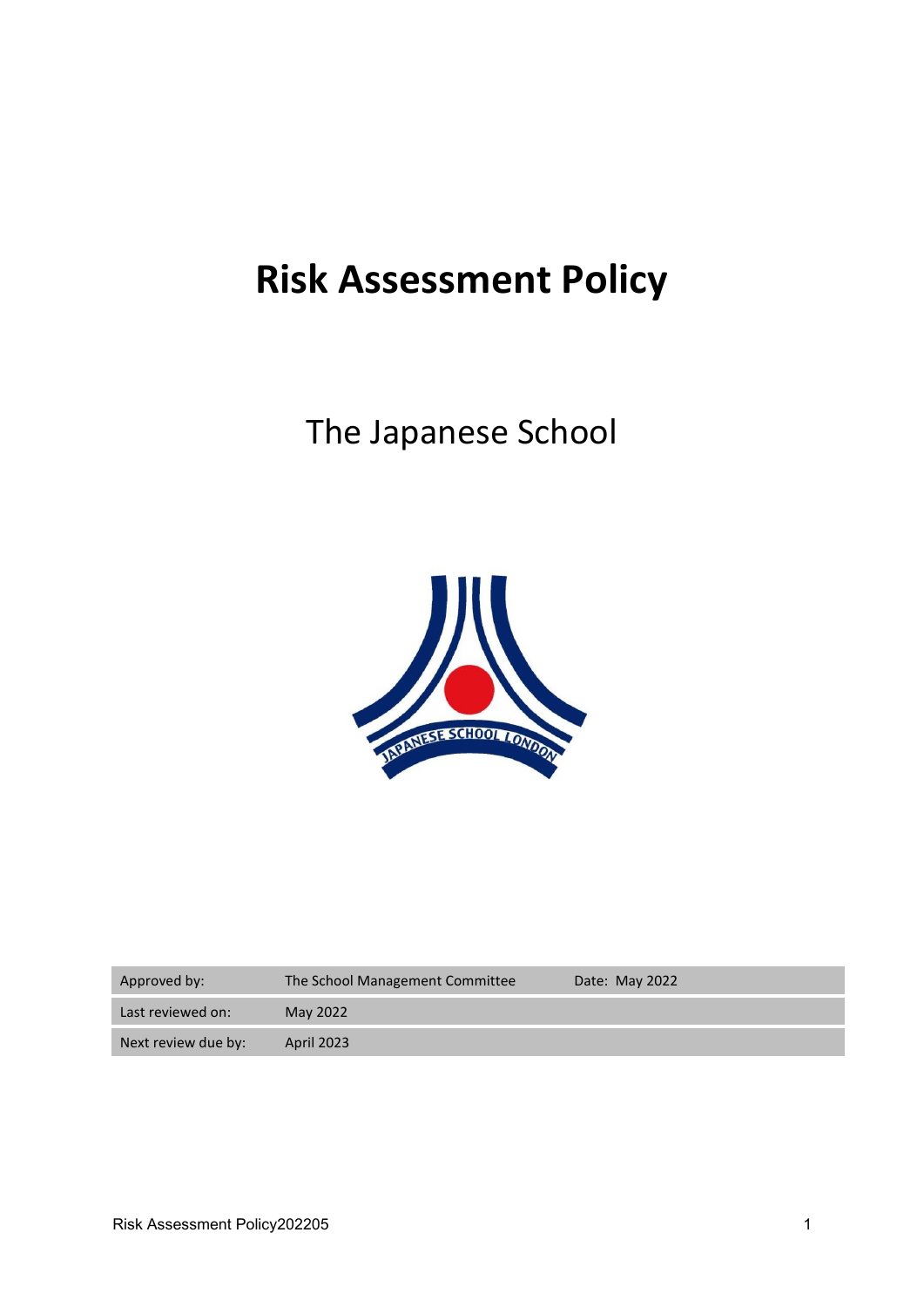# **RATIONALE**

Risk assessment will be carried out in the Japanese School Limited to determine the risks associated with working operations. The assessment is required to identify risks both to employees, pupils and to any other persons who may be affected.

Risk Assessments are updated normally and the responsibility for administering the completion of these lies with the Health & Safety officer (Secretary).

C.O.S.H.H. regulations 1988 place a statutory duty on employees to assess the potential health risks to employees arising from work involving the use of hazardous substances.

C.O.S.H.H. also requires that except in very limited circumstances a written record must be maintained.

General assessments of risk are best carried out by staff in the curriculum areas concerned.

#### **1. RISK ASSESSMENT PROCEDURE**

#### **1.1 Introduction**

It is a general legal requirement of the Management of Health & Safety at Work regulations (1999) to carry out risk assessments. There are also specific requirements under other regulations to carry out specialised assessments, for example, manual handling, the use of chemicals, noise, machinery etc.

The following procedure should be adopted for general risk assessment of an area or a job/task. It is based on the HSE guidance "Five Steps to Risk Assessment".

Risk assessment should be undertaken systematically to ensure that all significant hazards and risks are identified and, where appropriate, controls are put in place to either eliminate the risk or reduce it "as far as reasonably practicable".

#### **1.2 What is a Risk Assessment?**

A risk assessment is a careful examination of how people may be harmed from an activity or situation. The assessment will help you to identify the likelihood of harm and whether you can reduce the risk to a reasonable level, through the introduction of control measures.

**Hazard:** A hazard is defined as something with the potential to cause harm.

**Risk:** A risk is the likelihood of potential harm from the hazard being realised. This is usually evaluated by considering the likelihood of the harm occurring and the potential severity of the harm.

#### **2. HAZARD & RISK**

An examination of the place should be undertaken and should include identification of the following:

Hazards - identify anything in the workplace that could cause harm. Common workplace hazards include:

*CHEMICALS, DISPLAY SCREEN EQUIPMENT DUST/FUMES ELECTRICITY FIRE MACHINERY MANUAL HANDLING NOISE POOR LIGHTING*

Risk Assessment Policy202205 2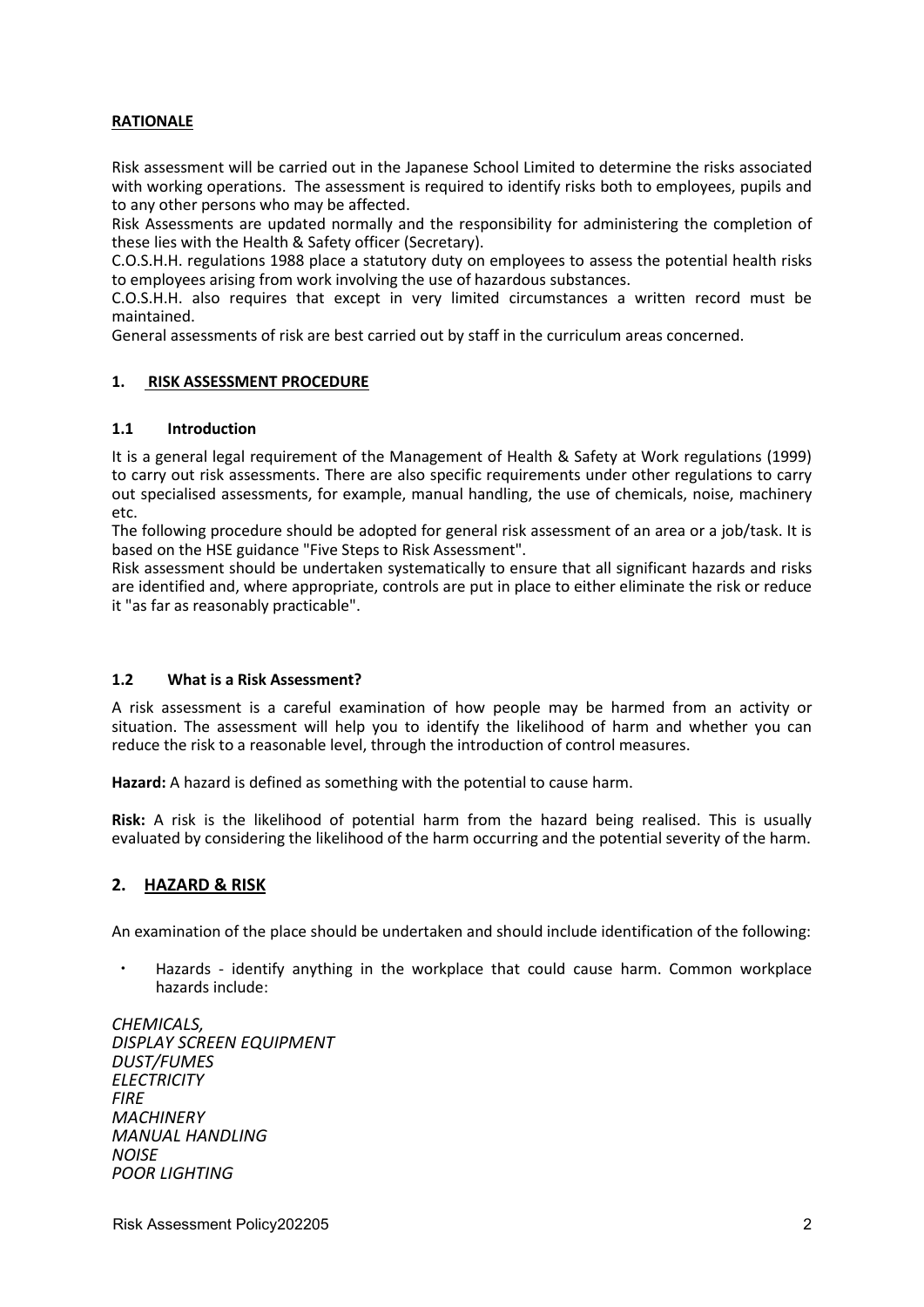*SLIPPING/TRIPPING HAZARDS VEHICLES WORKING AT HEIGHT AND ANY OTHER HAZARD*

# **3. GENERIC RISK ASSESSMENTS**

These generic risk assessments have been produced to assist school with risk assessment and provide a basis for individual sites to consider their specific circumstances. Some assessments may not be relevant to school, others may need customising to suit specific location and/or work activity and others may not need changing at all.

The forms are only partially completed and will need to be adapted by senior administrators from the school, who can complete the rest of the form having considered the generic hazards, risks and control measures listed on the form and add any site-specific items identified.

The assessments require the risk to be evaluated before and after the suggested controls are in place. This will help identify the urgency of control measures and whether, following the introduction of controls, the risk can be reduced sufficiently. The following matrix may help to determine your risk rating.

#### **3.1 Risk Matrix**

| Severity<br>Likelihood | Slightly harmful<br>(e.g. Superficial injury<br>or temporary<br>discomfort or distress) | Harmful<br>(e.g. Sprains, minor<br>fractures, ill health<br>leading to disability) | <b>Extremely harmful</b><br>(e.g. major fractures,<br>amputations, fatality,<br>life shortening<br>illnesses) |
|------------------------|-----------------------------------------------------------------------------------------|------------------------------------------------------------------------------------|---------------------------------------------------------------------------------------------------------------|
| Highly unlikely        | LOW (L)                                                                                 | LOW (L)                                                                            | MEDIUM (M)                                                                                                    |
| Unlikely               | LOW (L)                                                                                 | MEDIUM (M)                                                                         | HIGH(H)                                                                                                       |
| Likely                 | MEDIUM (M)                                                                              | HIGH(H)                                                                            | <b>VERY HIGH (VH)</b>                                                                                         |

It is unlikely that all risks can be reduced to low levels. Table 1 will help you to determine action that needs to be taken.

Table 1:

| <b>Risk Rating</b> | Action required                                                                 |                                      |  |
|--------------------|---------------------------------------------------------------------------------|--------------------------------------|--|
|                    | Initial risk rating                                                             | Residual risk rating                 |  |
| Very High (VH)     | May only take place if good control                                             | Must not take place.                 |  |
|                    | measures can be implemented.                                                    | You will need to identify<br>further |  |
|                    |                                                                                 | controls to reduce the risk rating.  |  |
| High(H)            | May only take place if good control                                             | Seek further advice                  |  |
|                    | measures can be implemented.                                                    |                                      |  |
| Medium (M)         | If it is not possible to lower risk further, you will need to consider the risk |                                      |  |
|                    | against the benefit.                                                            |                                      |  |
| Low $(L)$          | No further action required.                                                     |                                      |  |